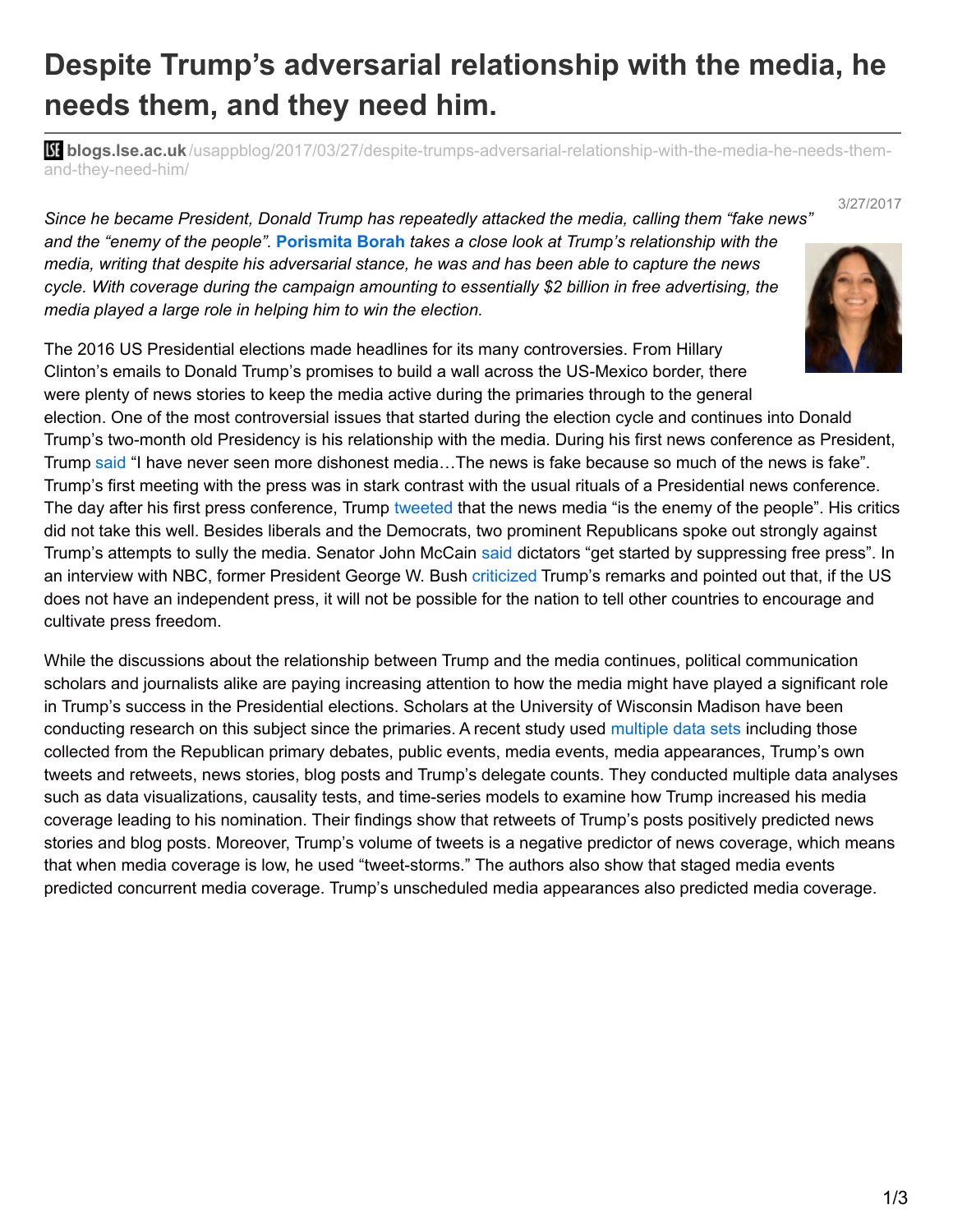The media needs to take time to reflect upon their role in Trump's rise to power and to come up with new strategies to manoeuvre this relationship with the President where the press can truly be the fourth estate.

**SA 6/10** 

Porismita Borah **Washington State University** 

The researchers also showed that Trump successfully used staged events, unscheduled interactions, and social media to gain coverage during the primary season. Compared to the rest of the candidates during the primaries, Trump made himself more [available](https://www.washingtonpost.com/news/the-fix/wp/2016/06/06/the-clinton-campaigns-totally-bogus-claim-about-its-press-availability/) to the media via rallies, press conferences, interviews, news programs and talk radio shows. An important dynamic in the emerging media landscape is that news about Trump generated a large number of online [clicks](http://chronicle.com/article/The-Clickbait-Candidate/236815?cid=rc_right), the new metric used to measure audience reach. As a result, although Trump's media coverage was increasingly [negative](http://www.vox.com/2016/4/15/11410160/hillary-clinton-mediabernie-sanders), he benefited from estimated \$2 [billion](https://www.nytimes.com/2016/03/16/upshot/measuring-donald-trumps-mammoth-advantage-in-free-media.html) in "free media" during the first nine months of his campaign. Trump also used social media, particularly Twitter, to his advantage. Using Twitter even before he announced his candidacy, the social media tool gave voice to Trump's message. The fans loved his messages and they never failed to defend him online. Trump's messages on social media were also [amplified](http://www.nytimes.com/2016/07/14/us/politics/donald-trump-white-identity.html) by his [followers.](https://www.elgaronline.com/view/9781782548751.00026.xml) One of the most important dynamics of Trump's Twitter use was that he was always trending and journalists picked up on these [trending](http://www.tandfonline.com/doi/abs/10.1080/10584609.2016.1224416) stories.

Although empirical research on the relationship between Trump and the media is just beginning, journalists have been discussing his relationship with the media for some time. A BBC report from November 2016 [claimed](http://www.bbc.com/news/entertainment-arts-37952249) that Donald Trump was created by the media. Others have [written](https://fivethirtyeight.com/features/how-donald-trump-hacked-the-media/) that Trump had a unique way of taking over the media cycle. There are also [competing](http://www.azcentral.com/story/news/politics/washington/2017/02/03/president-donald-trump-media-attacks/97101956/) theories about his motives behind fighting with the media. Trump's attacks on the media are either impulsive and ego-driven or they are manipulated and calculated strategies. For example, the media reported that the crowd size for Trump's inauguration in January 2017 was smaller than Obama's inauguration in 2009. These reports angered Trump and he lashed out at the media. With his constant bashing of "fake news", he is appealing to his base. Trump has also used Twitter to avoid the media filter, something that resonates with his fans. He does not need the "fake news" to reach his fans. Twitter does the job for him.

Donald Trump's use of the media during the primaries and post-elections is unique. He combined an adversarial stance toward the media and promoted practices that bypassed traditional models of media as the buffer between news sources and their audiences. This combination enabled Trump to capture a major segment of the news cycle and gather valuable media capital. Researchers might further investigate whether the dominant wisdom of the Trump-media relationship as 'adversarial' needs to be recalibrated in the light of the media and the 24-hours news cycle's need for constant drama. What the future holds for Trump's relationship with the media is somewhat difficult to predict. However, two issues are important takeaways from this relationship: first, this is a unique moment for political communication scholars conducting empirical research to make sense of the situation. Second, the media needs to take time to reflect upon their role in Trump's rise to power and to come up with new strategies to